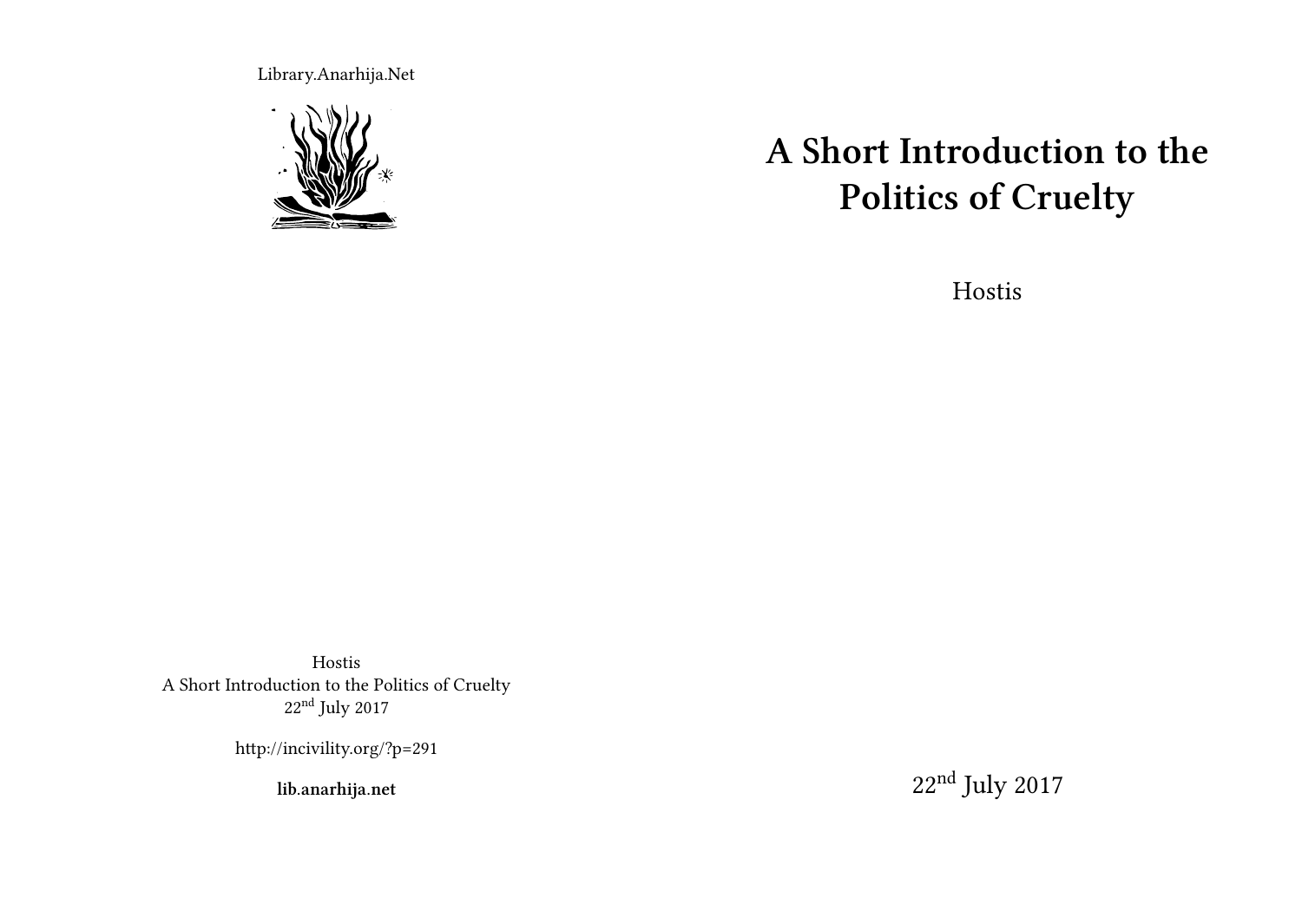## **Contents**

| II. The Politics of Cruelty $\ldots \ldots \ldots \ldots \ldots \ldots \ldots \ldots$ 11 |  |  |  |  |  |  |  |  |  |
|------------------------------------------------------------------------------------------|--|--|--|--|--|--|--|--|--|
| III. In Defense of Cruelty 23                                                            |  |  |  |  |  |  |  |  |  |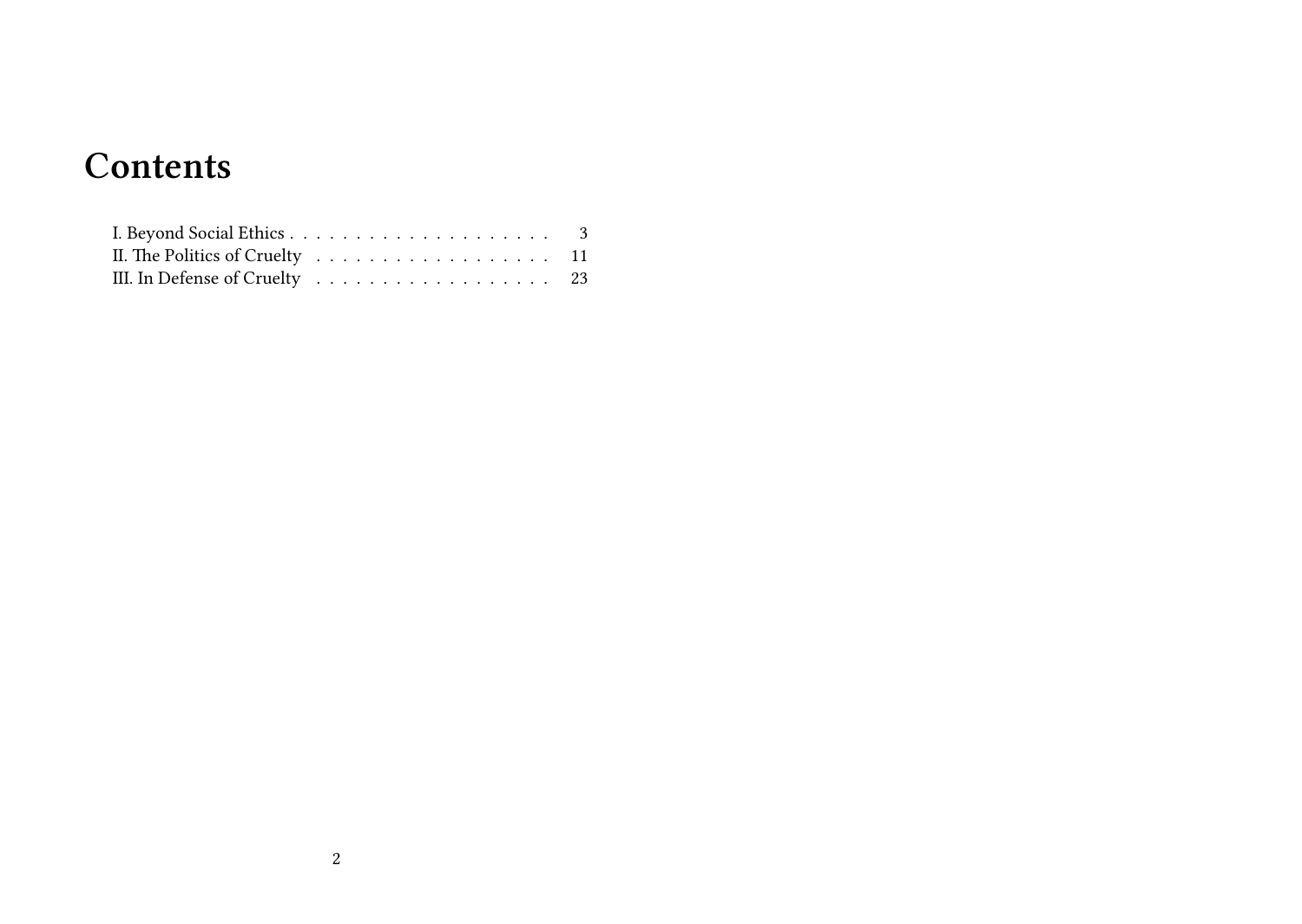*Hostis* is a negation. It emerges devoid of ethics, lacking any sense of democracy, and without a care for pre-figuring anything. Fed up with the search for a social solution to the present crisis, it aspires to be attacked wildly and painted as utterly black without a single virtue. In thought, *Hostis* is the construction of incommensurability that figures politics in formal asymmetry to the powers that be. In action, *Hostis* is an exercise in partisanship – speaking in a tongue made only for those that it wants to listen. This partisanship is neither the work of fascists, who look for fights to give their limp lives temporary jolts of excitement, nor martyrs, who take hopeless stands to live the righteousness of loss. *Hostis* is the struggle to be dangerous in a time when antagonism is dissipated. This is all because *Hostis* is the enemy.<sup>1</sup>

#### **I. Beyond Social Ethics**

Religion played midwife to anarchism. We do not fault them for this, but we are amused at how quickly anarchists 'keep it in the family' of faith. All modern radicalism has the same root: the anabaptists. Such dignified roots are hard to disown, as many of the original anabaptists were anti-authoritarians who rejected the rule of law on earth and fought for a collective way of life anchored by the shared resources of the commons. The grand importance of this revolt is not simply their criticism of authority or their appeals to collective life, but their apocalyptic millennialism. In short, the pre-

<sup>&</sup>lt;sup>1</sup> Hostis was what Rome called enemies of the state, though it also means 'stranger.' The term is inspired by the barbarian, who is not understood by Imperial powers because they do not speak a recognized language and break civic norms through uncontrolled acts of violence. For more, see Crisso and Odoteo's "Barbarian: The Disordered Insurgence," an amazing 2003 Italian insurrectionist critique of Michael Hardt and Antonio Negri's *Empire*, Michel Foucault's Collège de France lecture "Society Must Be Defended" pages 194–208, and Gilles Deleuze and Félix Guattari's two nomadology plateaus in *A Thousand Plateaus*.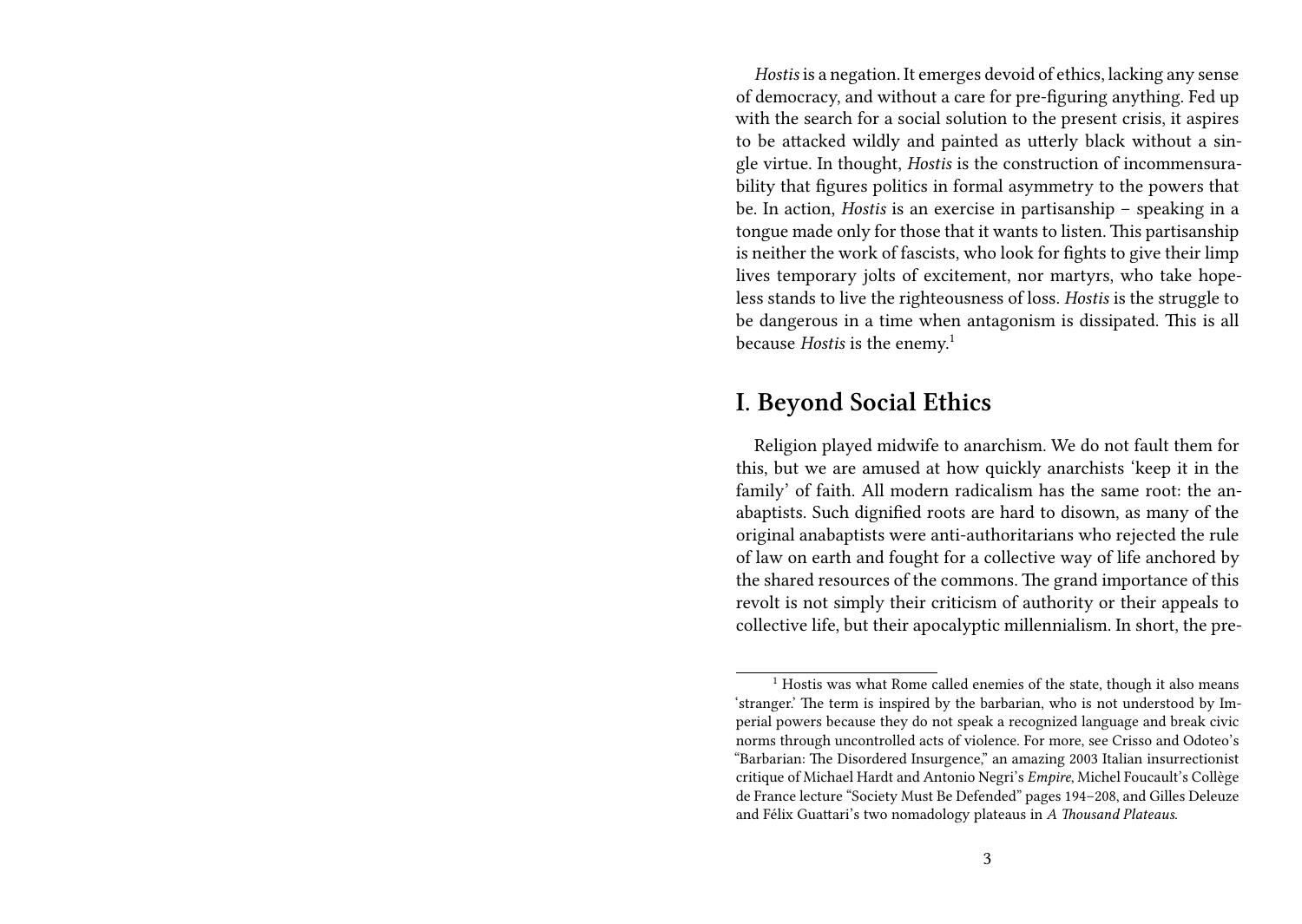history of anarchism begins with utopia – the complete upheaval where the rotten world is wholesale turned into paradise.

Do not misunderstand; we too are utopians. What disturbs us are the utopias spoken about in the company of friends. Those more concerned with history than us can trace this thread through time, detailing how each overturning corresponds with the historical content of its era – why More's utopia put an end to religious strife through common property, why Fourier's oceans turned to lemonade, and why Le Guin rewilded Northern California. Our concerns are tied to two images of utopia peddled by contemporary anarchists: those confused souls who imagine that they can 'be good' (ethics), and the many confused attempts to create islands of good in an otherwise fallen world (prefiguration).

**The first: do-gooders.** We do not want to be better than our enemies. They are good, and that is why we hate them. They go to church, pay their taxes, and play well with others. They care about the environment, they oppose intolerance. The problem with dogooders is that they try to be better than their enemies. So busy being 'for good things and against bad things' that they lack vision. Strategy is utterly lost on them.

Our readers are no doubt familiar with Nietzsche's critique of morality, but there is little harm in briefly rehearsing the argument. His genealogy of morals goes like this: in the deep mythological past, the strong prevailed. These 'masters' of the world glorified themselves, and so they pronounce that which extolled their power to be 'good' and denigrated their weaker foes by calling 'bad' anything associated with their feebleness. In a stroke of genius, a weaker but far more cunning people toppled their oppressors by inciting a 'transvaluation of values' that labeled their own meekness as 'good' and denounced the power of their captors as 'evil.'

Capital's First Commando). Perhaps simply bluster, but Marcola boldly claims that the terror of prison is nothing compared to the terrifying power of a fully functioning criminal organization. Beyond the bravado, he gives a wide-ranging strategic assessment of Brazil. His most provocative suggestion is that there is a now underclass "raise in the mud," "educated in the streets," and "armed with "satellites, cellular phones, internet, modern weaponry." He names them the subjects of 'post-poverty' and claims that will inherit the earth.

The issue ends with a poem by Cassandra Troyan, "Interlude III." The poem is a portrait of the beautiful devastation wreaked by sexuality. In it, we are given a subterranean view of cruelty as a wild, destructive force. Stark statements propel the poem, signaling a series of punctual moments that shatter idealized notions of the body. The corporeal scene yawns with mouth and taste imagery, spilling its guts. To us, the poem demonstrates the deepness of queer sexuality. We see how gestures sprung from the body in fragments can overpower the heady thoughts born from men's jailhouse of reason. At its most heinous, it is at its very best.

Theses five pieces are only a small snapshot of cruelty. We can already see beyond it – to a building cold war between those who actively frustrate the rule of law, and the forces of repression that extend the social order. Even in our small survey, our intention is to make something incredibly clear. We want little truck with selfsacrifice, social protest, collective process, and democratic equality. Rather, the way forward burns hot with the cold desires of masochism, civil war, partisanship, and revenge.

 $2$  There is no use bothering with a morals/ethics distinction. Far too much ink has been spilled in attempts to draw distinctions without a difference. We have the least distaste for Tiqqun's 'ethics of civil war' but still find it too unpalatable to waste any effort discussing.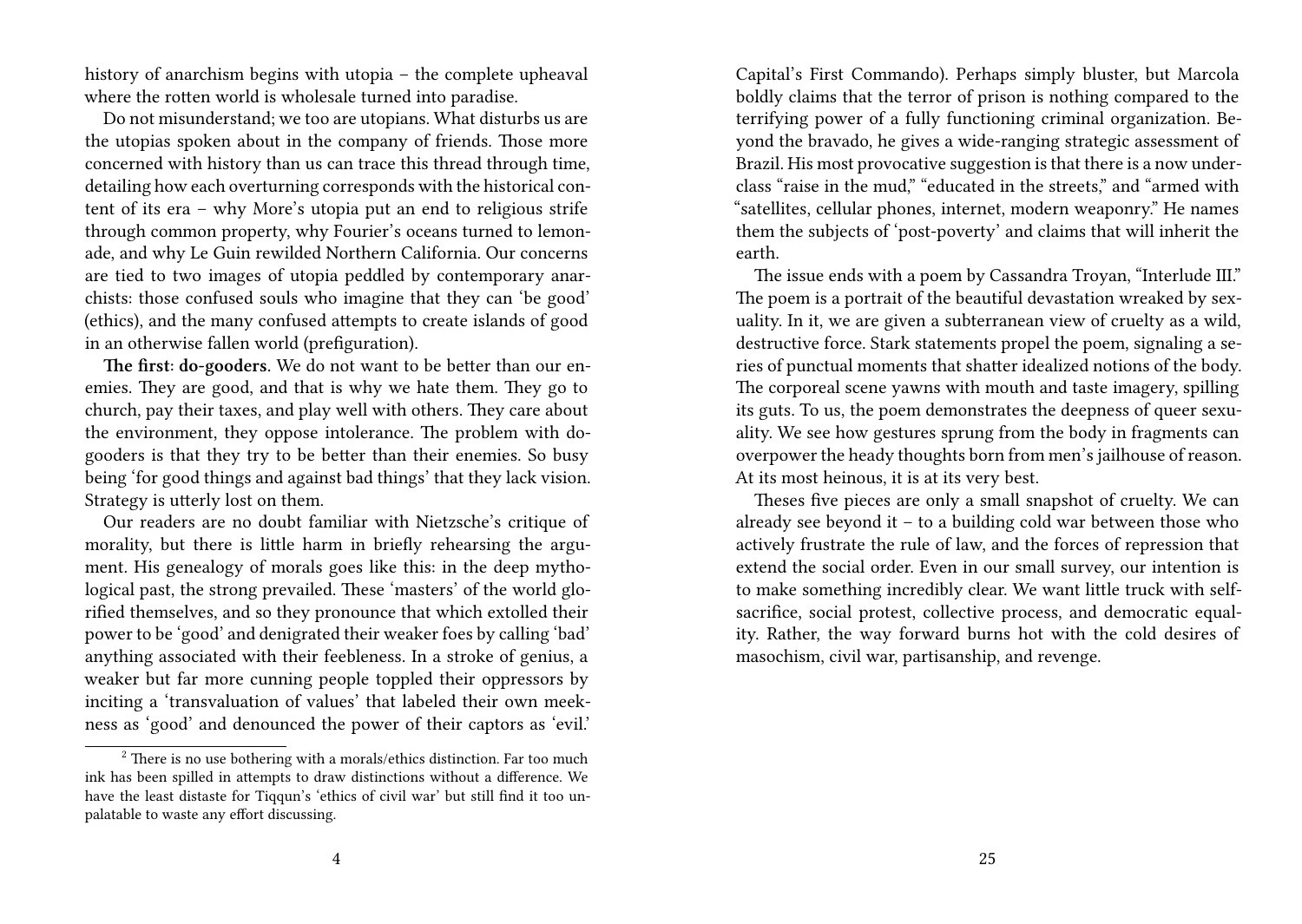to do with respect for the motherland, the glorification of work, and definitely not forced rationing. Restraint must be purged from our political vocabulary! There is nothing fearful about indulgence. Nothing has made reading Marx's *Capital Volume II*, in part a sloppy treatise on consumption, so delicious.

The next contribution is a rigorous challenge to idealizations of anarchist life. In this piece, "An Enduring Passion for Criminality," Tom Nomad and Gallus Stanig Mag draw a clear line between anarchists who want to *feel criminal* and those who *commit crimes*. The difference, they show, is that self-styled criminals simply flaunt an appearance to be recognized by others while actual crimes dismantles material deployments of the state. The key to the separation between the narcissism of publicly opposing the law, an ethical practice they lay at the feet of Kant, and the strategic necessity for concrete acts that diminish the forces of our enemies. The lesson to be taken from this piece is clear: we need fewer criminals and more crimes.

*Hostis* is also pleased to publish a number of creative pieces. The first is a paean to Ulrike Meinhof, "¿Ulrike?" In this pair of poems, Daniel Gutiérrez explores the self-inflicted cruelty of Meinhof's alleged suicide in Stammheim Prison. Incredible suspicion surrounds the event, and the Red Army Faction insists that the Stammheim suicides were murders. Key physical evidence was destroyed before independent autopsies, that evidence that did remain contradicted the state's case, and the state-appointed doctors who performed the government autopsy had already been accused of misconduct – not the least of which, a forensic surgeon for the autopsy was a former Nazi and even kept death masks of numerous Red Army Faction members as mementos. Gutiérrez goes beyond the controversy to ponder the difficult consequences of 'what if?'

What follows is "There is a Third Thing," an interview with the capo of a Brazilian prison gang translated from Portuguese by Pepe Rojo. In it, we hear the words of Marcos "Marcola" Camacho, leader of the criminal organization Primer Comando de la Capital (PCC, While that singular event was genius, the people who came after them stupidly believed this 'slave morality' to be more than a clever trick. These fools committed themselves to a pathetic 'ascetic ideal' of false modesty whereby the joys of this life are given up in exchange for a richer afterlife.<sup>2</sup>

No matter how far anarchists – the great opponents of the church, state, and capital – think that they have distanced themselves from their original foes, Nietzsche is surely laughing at them today.<sup>3</sup> Consider the holy habits of those punks who sleep on the floor and dress in all-black hairshirts. No anarchist is starving themselves to death in a symbolic expression of their hunger for God, yet there are plenty of St Catherine of Siena's among us who take their special diet to be a purity strike against the-powers-that-be. To these people, we say: we could care less about how you have 'dedicated your life'! Save any talk about personal commitments for those who believe in an afterlife.

Ethics is an impediment to us. For Christians, the reward for leading an ethical life is spiritual. For non-believers, the only compensation is psychological – the knowledge that 'goodness is its own reward.' This is the self-righteousness that fuels the principled stances, empty proclamations, and futile deeds that makes one's life into a million acts of insignificant personal resistance. It is the voice that tells you that dignified defeat is worse than playing dirty. We say: rid yourself of these illusions. The earth does not smile any more on those who refuse to shop at Wal-Mart, call themselves anticapitalist, or eat organic. We are incensed by anyone who thinks that they can 'be good,' 'do good,' or even 'be part of the solution.'

At the core of ethics is the concept of virtue. We are convinced by those anti-racist theorists who have shown how any concept of virtue is inseparable from a certain notion of whiteness. Hidden within this whiteness is a caesura that splits the good from the

<sup>&</sup>lt;sup>3</sup> Perhaps the only group worth even engaging in our context, even if we are critical.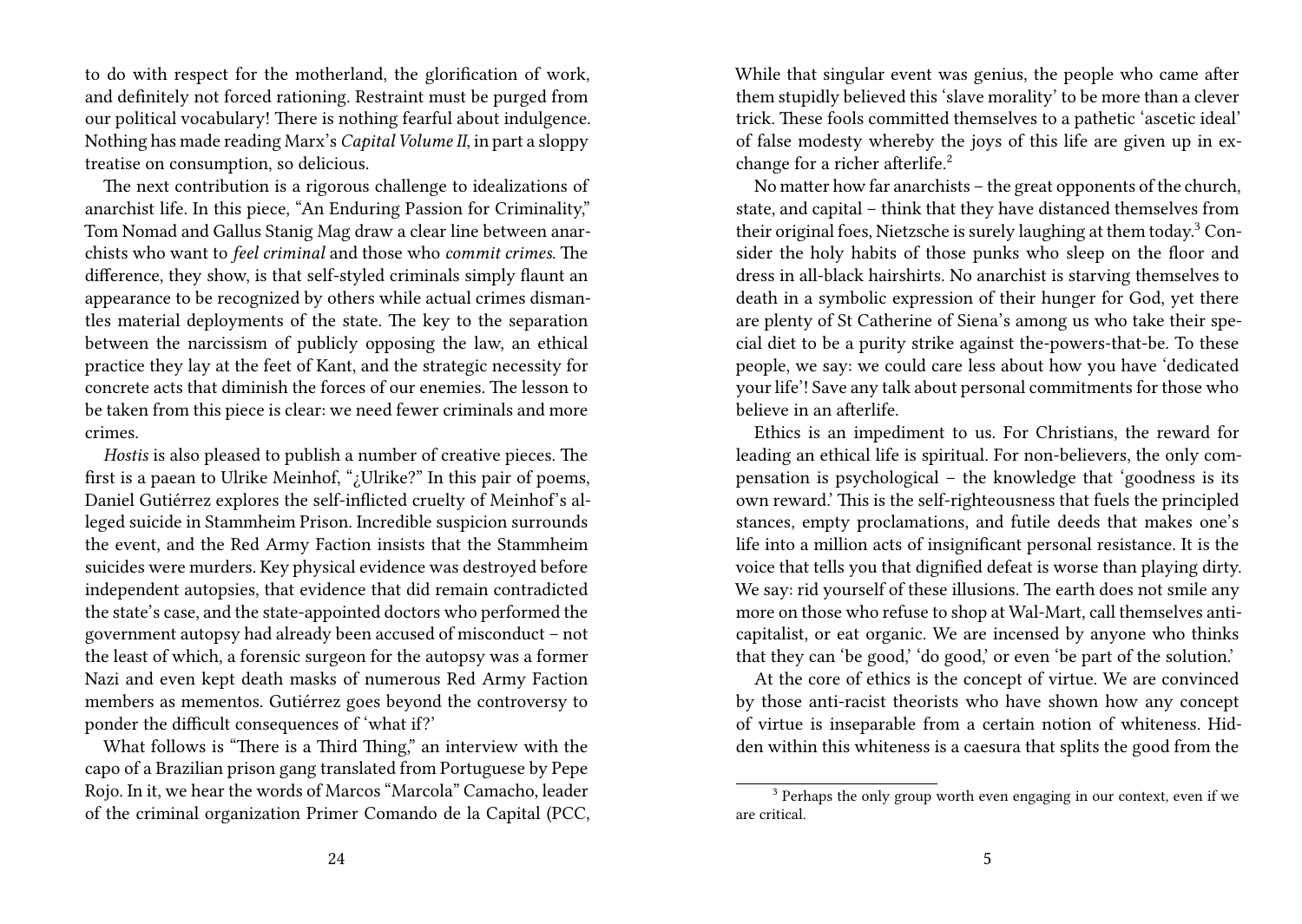bad. We know exactly what good stands in for here – good means nonthreatening. Virtuous subjects are afforded the presumption of goodness, while others must fight for it, to justify it, to beat back the skepticism. This is why straightness has no coming out stories, why whiteness claims no common history, and why children simply 'make mistakes.' But do not worry!, liberalism says. While some are born with the presumption of good on their side, we are told, everyone has a kernel of evil deep within. Be careful, be prudent, be smart! Each person decides their own fate, the story continues, for everyone is simply a collection of their past choices: their jobs, their friends, their search history. The absurd thing is that liberalism actually believes its own tale. It has charts that plot everyone with a statistician's accuracy. Innocence is awarded to the best, dangerousness to the worst. People respond to this strategic terrain through a variety of tactics. The two most common are based in the fight for recognition, each taking a side of the grand fissure, both born of a common cause and thus twins, hopelessly dependent on the other. There is the politics of safety, which protects innocence by associating risk with privilege. There is the politics of abjection, which revels in dangerousness only as much as it has already been marginalized (the dumb "existence is resistance" platitude). The dirty little secret is that governments long ago found forms of management that secure virtuous outcomes even with non-virtuous subjects.<sup>4</sup>

The alternative to personal ethics is outlined in Bernadette Corporation's film *Get Rid of Yourself.* Ethics, on the one hand, demands a unified, consistent, principled set of habits that constrains one's activities to what is good. This is why the politics of abjection can be the most reactionary, as it simply parrots the world in relief. A life without ethical commitments, on the other hand, allows one to be free to do whatever. The immoralist's freedom does not come from the transgressive deviant's 'being not as one is supposed to be,' but the freedom of someone who has gotten rid of themselves

ing her husband, mutilating and manipulating his impotent 'caring' liberalism for her own pleasure.

Afamiliar example for us is the vengeance of queers that 'bash back.' Explored with ferocity in *Queer Ultraviolence*, it is clear that queers do not always need 'protection' from the violence of society. Queer vengeance turns demands for submission into the fire that fuels criminal intimacies. *Are Christian protesters blocking the park where a Pride stage is being set up? Form a crew and roll on them hard. Did it not save the stage? So what! The newfound taste of power will awaken new appetites. The party will go on…* It is easy to see why Bash Back! burned out. It is hard to live a life always consumed with white-hot rage. Do not be mistaken: we are not preaching moderation. We are concerned with something much more mundane, which is how to avoid ending up like Valerie Solanas, dying broke and alone. Bash Back!, for all its talk of criminality, merely détourned the old game of identity-based visibility politics. For evidence, consider that the majority of writing collected in their anthology are communiques meant to publicize their actions. (We promise not to say anything about *Details* magazine.) Though a little too close to civil disobedience for comfort, Bash Back! remains an important experiment in politics worthy of repetition in new ways, in new contexts.

## **III. In Defense of Cruelty**

This volume offers five striking cases of cruelty. The first is Global Shade's maximalist defense of the slogan, 'we want everything,' entitled "Nice Shit for Everybody." The audacity of the piece is its brilliance. They cruelly take leftists to task for using a theological narrative that builds a false equivalence between atonement and political success. We will not apologize for our desires, they declare, and subsequently pose the revolutionary demand for a system that can actually sate them. Such a thirst for communism has nothing

<sup>4</sup> Mitchell Dean, *Governmentality*, 2nd edition, 190–191.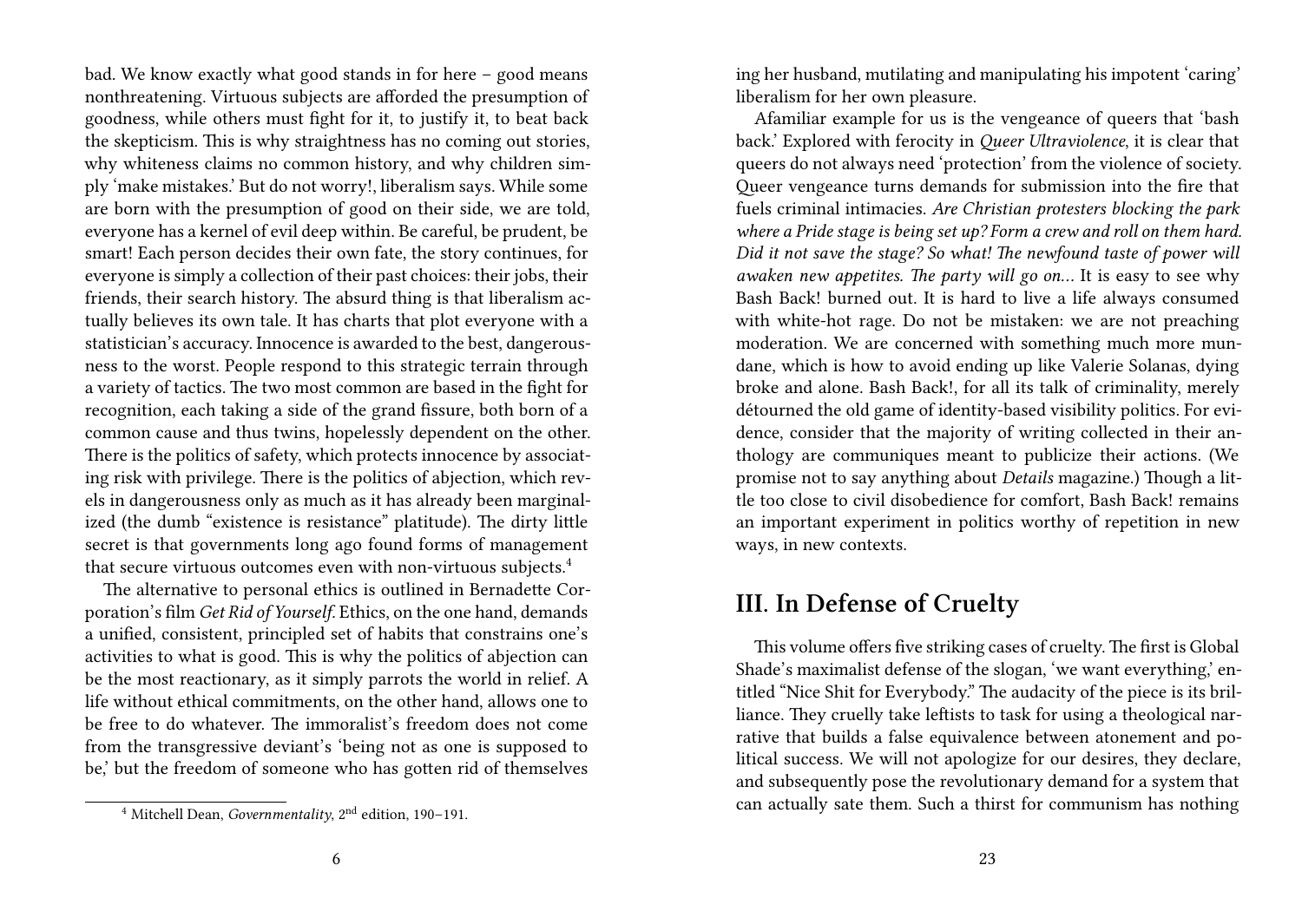The most satisfying form of revenge is depicted in Lars von Trier's *Antichrist*. In it, we are shown how gender transmutes into the dark forces of nature. She is lightning. She is thunder. She is a swarm of locusts that descends like a plague on mankind.<sup>14</sup> The heroine does not disavow her gender but allows it to consume her, and she dissolves in it, only to emerge uncompromising hostile, operating at the edge of consciousness. By the time that "chaos reigns," subjectivity is left behind as a mere afterthought. It shows how subjectivity is a disposable accident – a mistaken focus caused by arrogance. More importantly, her transformation demonstrates how points of trauma either sediment into a fragile self or are turned inside-out with terrifying force. Liberal feminists, most of them men, dismissed the film as misogynist tripe. What a convenient way to ignore a very real path to women's empowerment. Von Trier himself provides this excuse, as he famously plays out his anger with his second-wave mom through his films. We hear that he is sadistic to women actors, and his misogyny is not hard to spot. The fate of women is central to his narratives, and one could read *Antichrist* as the nightmare of a misogynist. We will not argue with this interpretation but just flip it on its head: *Antichrist* is our holy ideal. Her ordainment by nature, "Satan's church," is not a credentialization but an increase in capacity.<sup>15</sup> She gives up her trembling fear for a pornographic combination of lust and desperation. The depravity of her sexuality is overshadowed only by the vengeful punishment she dishes out. Our heroine claws out of her paralyzing trauma by injur-

and therefore becomes indifferent to *being any particular way at all*. Only then is one free to take on multiple identities, free to advocate contradictory positions, and free to speak in as many voices as necessary. There are certainly risks involved, and we have nasty names for those who use this freedom poorly: opportunists, cheats, and traitors. What one does with such freedom, however, is not ethical; it is political.

When it comes down to it, the point is not to be better than our enemies but to eliminate them. And such a task is completed on the field of politics, not ethics.

**The second: prefiguration.** We are not pacifists. And while not all practitioners of prefigurative politics would call themselves pacifists, prefiguration is inherently pacific – it pursues social solutions to political problems.

The first proponents of prefiguration affirmed society against the state. There was something provocative about 'the social' in the concept's early days at the tale end of the 18<sup>th</sup> century. Rationalists and free thinkers dreamed of socially-engineered alternatives to the strife of aristocratic war, plebeian food riots, and rampant exploitation. While anachronistic, it is still fun to read the utopian socialist fantasies of William Godwin, Henri de Saint-Simon, Robert Owen, and Charles Fourier. With the second-half of the 19<sup>th</sup> century, however, the new 'social sciences' invented techniques for charting, measuring, and managing the social – these now ubiquitous techniques were made to survey population groups for various behavior and risks, and led to voluntary social programs (insurance, compensation, education, training, and assistance) for peacefully creating 'more moral' and 'more effective' patterns of social behavior without the need for much direct intervention.<sup>5</sup>

Reiser's band Sharam.

<sup>&</sup>lt;sup>14</sup> Do not take mistake this as essentialism, as we do not mean to imply that there is some natural quality to women that allows them to channel nature. This is not some half-baked ecofeminism. We take Judith Butler's "Critically Queer" as a point of departure to simply note how 'women' can mutate into the cruel power of a milieu through "a compulsory repetition of prior and subjectivating norms" (17).

<sup>&</sup>lt;sup>15</sup> Earlier in this piece, we criticized theology. This should go without being said, but our claims here are wordplay and not a support of Satanism or any other theism, no matter how debauched.

<sup>5</sup> Jacques Donzelot, a student of Michel Foucault, claims that the techniques invented in France at that time were used to resolve labor conflicts. The key, he argues, was that the state wanted to compensate workers without also granting them any political power. See Donzelot, *L'invention du social: essay sur le déclin des passions politiques*.]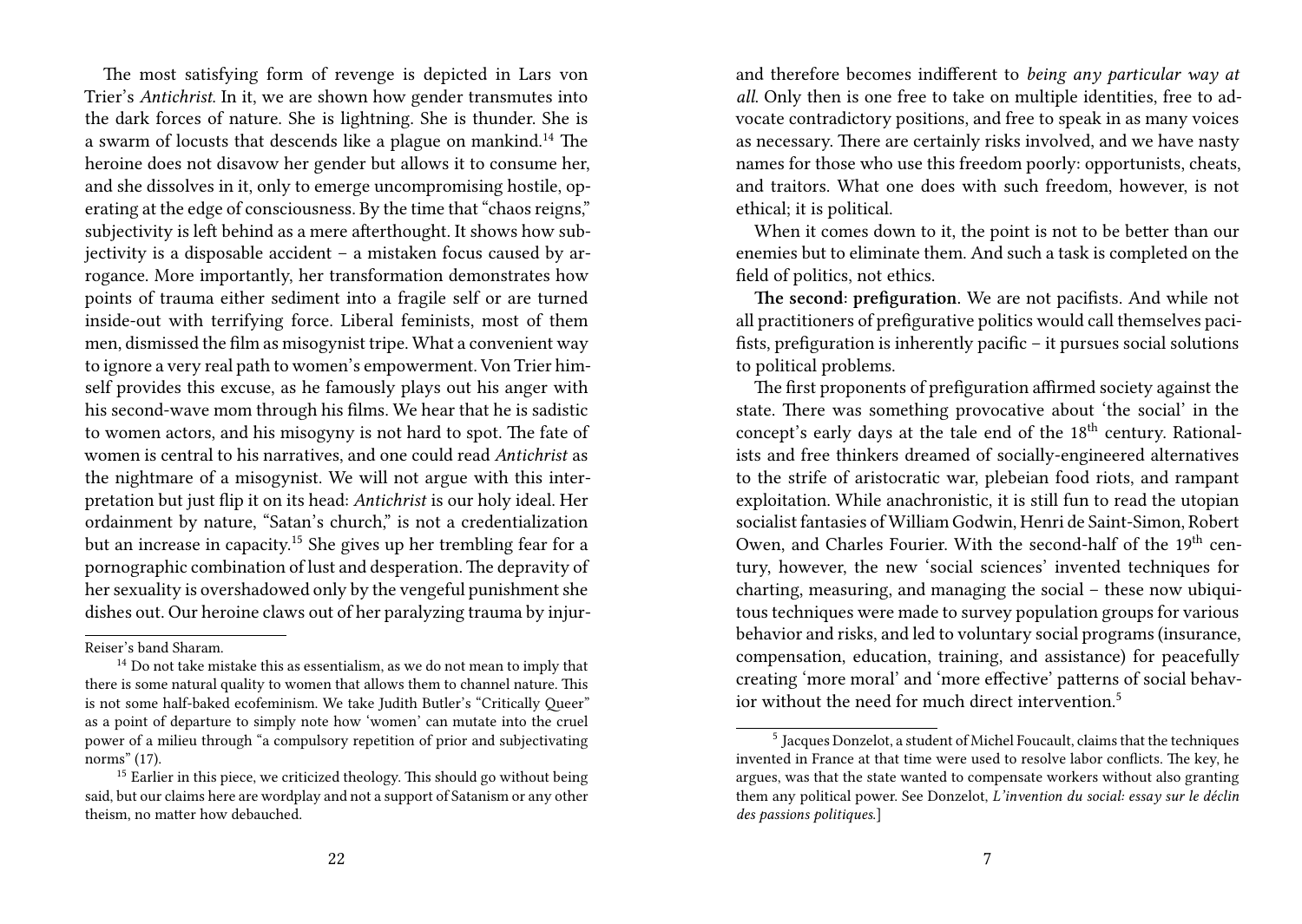The problem with the social is not that it fails at its intended goals. There is no use in disputing the advances in education, science, or medicine brought by scientific planning of the social – they work. We instead take issue with the means through which the social brings social peace. As French historian Michel Foucault points out, the social was invented simultaneously with the science of the police and publicity, or as they are known today, Biopower and The Spectacle. The former ensuring that everything is found and kept in its proper place, and the latter making certain that everything which is good appears and everything which appears is good. The historical effects is that within the span of a few decades, the governmentalized techniques of the social were integrated into contemporary life and began passively making other means of existence either unlivable or invisible. Today, the social is nothing but a decentered category that holds the population to blame for the faults of government.<sup>6</sup>

Prefiguration fails to question the social. This is because prefigurative politics is: the act of reinventing the social. Socialist radicals come in a number of flavors. There are dual-power anarchists, who believe in building parallel social institutions that somehow run 'better' (though they rarely do, or only for a select few). There are humanist anarchists, who believe that when most styles of governance are decentralized, they then bring out human nature's inherent goodness. There are even pre-figurative socialists ("democratic socialists" or "reformists") who believe that many equally-allocated public resources can be administered by the capitalist state.<sup>7</sup> Ultimately, the social functions for prefigurative politics just as it did for utopian socialists and now the capitalist present – the social is the means to an ideal state of social peace.

is mobilized: people of color as patronized as unable to participate in actions because of the differential risks entailed (likelihood to be targeted by the police, ability to make bail, etc.), and instead either the objects of charity or subjects capable only of retreat. Wang correctly asserts that the fact of those power differentials is accurate, but the politics of safety only draws conservative conclusions. This is because more privileged actors may have 'less to lose,' but they also have less to gain – they engage in radical politics out of choice, either on a whim or out of a misplaced sense of guilt, and can back out at any time without much consequence. Against the politics of safety that encourages only protection or retreat, Wang proposes a *militancy of the most vulnerable* where "it is precisely the risk that makes militant action more urgent – liberation can only be won by risking one's life" (10). Militancy underwritten by risk, she explains, fights with tools forged from riskiness. In principle, the same swelling of emotions that hardens into colonial "kernel of despair" becomes an essential resource for action when its direction is reversed (Wretched of the Earth, 293). This is the cruel capacity of partisanship, and it is exhibited when those most familiar with the territory transform their enemy's base of operations into a source of hostility.

**Revenge.** We find revenge underrated and underutilized. Revenge is as easy as it is familiar. It follows a comforting, geometric logic. It avoids the silly question of justice that seems to abstract to us to hold any value. Rather, its object is the real cause of suffering. Within intimate quarters, we may hold open the possibility for forgiveness (whatever that may be). But in approaching our enemies through the dilemma of "to punish or forgive," there must be a different solution. Our enemies can never be forgiven. Instead, we say to punish and forget. Continue until you "destroy what destroys you."<sup>13</sup>

<sup>6</sup> Recognizing the victim-blaming function of the social is not new. Anarchist nihilism as a long, storied history of rejecting the influence of the social. For a good overview, see Aragorn!'s 2013 essay collection *Boom: Introductory Writings on Nihilism*.

<sup>&</sup>lt;sup>7</sup> Interestingly, many liberal anarchists are not pre-figurative. Though they

<sup>&</sup>lt;sup>13</sup> A 1969 song, "Macht kaputt, was euch kaputt macht," written by Rio Reiser and Norbert Krause for the play *Rita und Paul*, and later recorded in 1970s by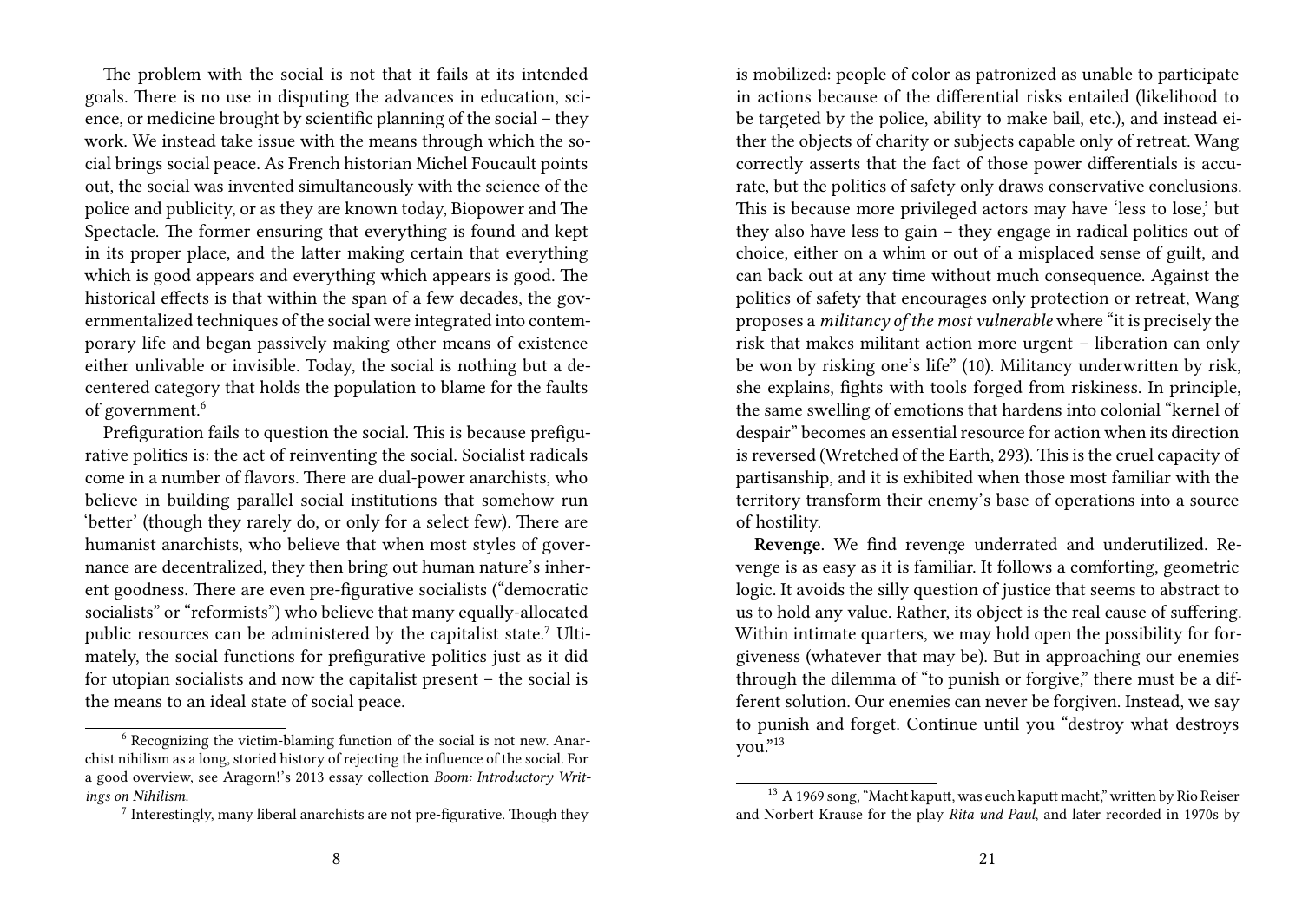for nonviolence to work, your opponent must have a conscience. The United States has none."<sup>12</sup> The failure of humanism should be obvious – because empires are built on reason, tearing down an empire requires a confrontation with reason itself. Such a confrontation should not be performed head-on. Disputing colonial reason reveals its hollowness, as its contradictory voice is a resonance chamber that contains no fixed propositional content. Fanon recognizes the fruitlessness of fighting for legitimacy in a courthouse where one has no standing. He understands that the power of the colonial subject resides instead in its status as an object of desire. Colonial powers are both in love with but fearful of the native, which causes anxiety, paranoia, and obsession. "We must keep our eye on them! They cannot be trusted! Do not trust their sly, duplicitous mutterings!" Fulfilling his end of the seduction, Fanon gives a definitive answer to Spivak's question: the partisan should not speak their mind but rather voice their fury through action.

Jackie Wang's recent article "Against Privilege" outlines the consequences of Fanonian partisanship. She masterfully lists numerous examples of violence against people of color that never gained the notoriety of the Trayvon Martin case. The cause, she says, is that the appearance of innocence has become a precondition for public sympathy. This is why Trayvon Martin was presented as 'just a kid,' and we would add, why everyone emphasized Michael Brown's 'potential as a college student.' Wang's diagnosis is fairly non-controversial, as there are many humanist feminists who use it when arguing for simply expanding the frame of grievable bodies ("count more than the American deaths in the War on Terror," they say). Wang flips the script, however, arguing that the cult of innocence has lead to a politics of safety. 'Privilege analysis,' her target, appears obsessed with safely 'securing' the vulnerability of at-risk populations. Wang shows that time and again, how privilege theory

Let us be clear, we are not calling for social war. Everywhere, the social is pacification. Even social war thinks of itself as (good) society against the (bad) state. This is just as true of an 'anti-politics' that pits the social against politics. Look to John Holloway or Raúl Zibechi, who focus on indigenous resistance to the imperialism of capital and the state. Both argue that the threat is always 'the outside,' which comes in the form of either an external actor or a logic that attempts to 'abstract' the power of the social. Holloway argues that when the state is an objective fetish that robs the social of its dynamic power (*Change the World*, 15–9, 59, 94), while Zibechi says that indigenous self-management provides "social machinery that prevents the concentration of power or, similarly, prevents the emergence of a separate power from that of the community gathered in assembly" (*Dispersing Power*, 16). Such a perspective is deeply conservative in nature, and they lack a revolutionary horizon – they reject whatever are dangers imposed from without only by intensifying the internal consistency of a (family-based) community from within, thickening into a social shell that prevents relations of externality. Without going into much detail, this is the largest drawback to already existing utopian socialist experiments – the same autonomy that allows a group to detach from imperialistic domination also becomes cloistered, stuck in place and lacking the renewal provided by increased circulation.

Civil war is the alternative to the social. Against the social and socialism, we pit the common and communism. Our 'alternative in-

<sup>&</sup>lt;sup>12</sup> Speech in Stockholm, available in audio-visual format in The Black Power Mixtape, Olsson 2011.

would bristle at the label, most anarchists today owe their theory of power to the liberal tradition. Such anarchism is concerned with the legitimacy of power, which begins with a possessive individualism that expands through the principle of non-coercion ('your freedom ends where mine begins') and contractual exchange (voluntary agreement). Liberal anarchists are in essence anti-corporate libertarians, as they hold that either individuals cannot accede power to institutions (*corporatio*), or if they can, such consent must be democratically determined. This is why we should be suspicious of liberals, even the anarchist ones, for they come dangerously close to the neoliberalism of Margaret Thatcher', who herself declared that "there is no society."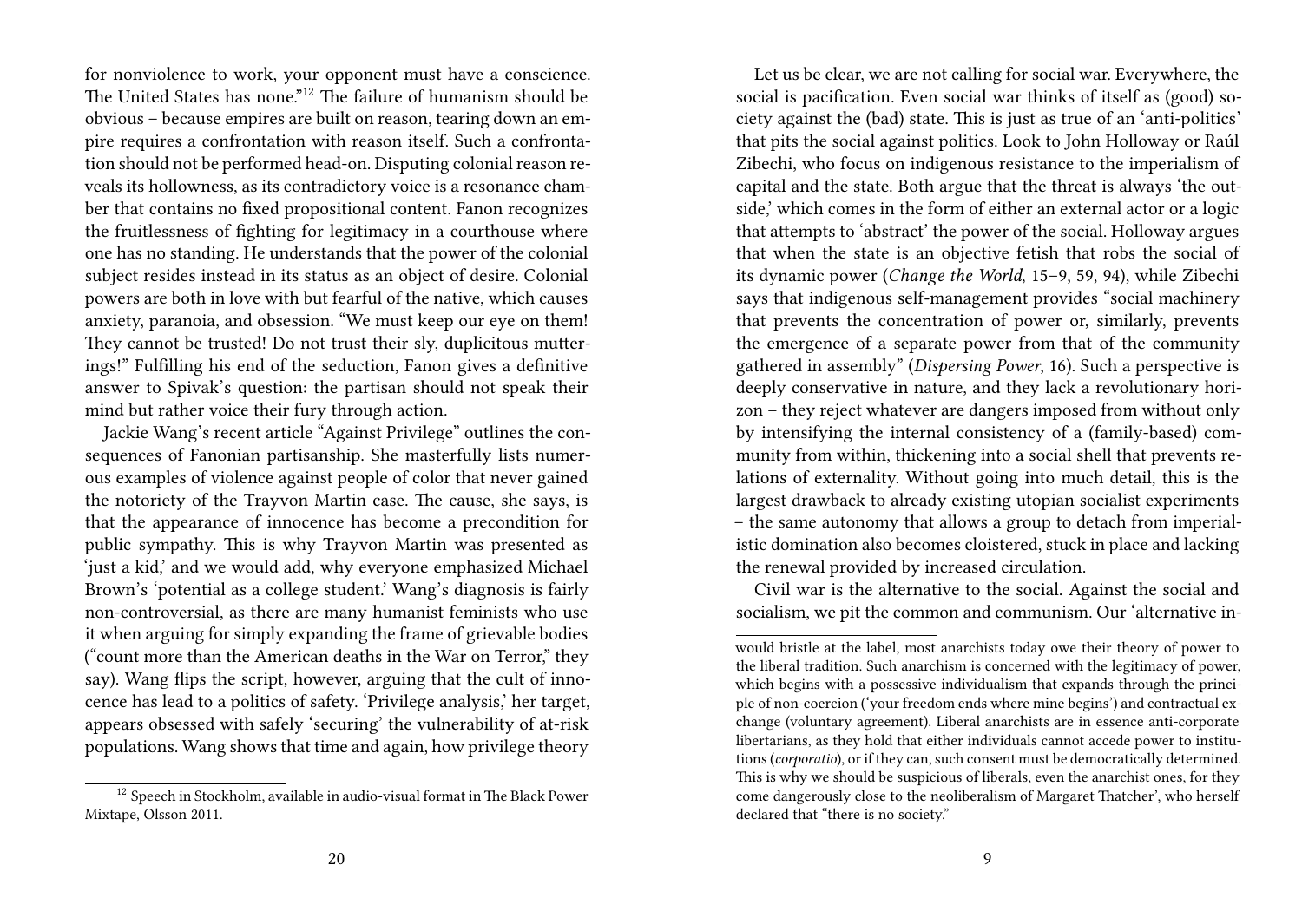stitutions' are war machines and not organs of a new society. The goal cannot be to form a clique or to build the milieu. Insurrectionary communism intensifies truly *common conditions* for revolt – it extends what is already being expropriated, amplifies frustrations shared by everyone, and communicates in a form recognized by all. We fight for sleep, for every minute in bed is a moment wrested from capital. We deepen the hostility, for anger is what keeps people burning hot with fury during the cold protracted war waged by our faceless enemies. We spread images of insubordination, for such scenes remind everyone of the persistence of defiance in these cynical times. If we build infrastructure at all, it is conflict infrastructure. Most of the time, we take our cues from pirates, who would never strike out alone like Thoreau to invent something from scratch. They commandeer full-formed tools of society and refashion them into weapons. The other thing we have learned from pirates is that duration is a liability; abandon anything that becomes too costly to maintain – a project, a struggle, an identity – there are a million other places to intensify the conflict. But even in our life behind enemy lines, we agree with Gilles Deleuze and Félix Guattari, who insist that war is only a secondary byproduct of the war machine; producing new connections is its primary function (*A Thousand Plateaus*, 416–423). We like how Tiqqun elaborates on this difficulty. If one focuses too much of living, they descend into the insulated narcissism of the milieu. If one focuses too much on struggling, they harden into an army, which only leads down the path of annihilation. The politics of civil war, then, is how exactly one builds the coincidence between living and struggling. Though most know it by its reworking, *Call*: to live communism and spread anarchy.

who are shill supporters of a cause. We mean the armed groups of history, such as the Soviet Partisans who fought a guerrilla war against the Nazis. Like their struggle, we must draw power from a surrounding milieu occupied by our enemies. While not criminal in principle, we act criminal in effect, acting in the furtive secrecy necessary to pull off sophisticated plots. This is a conspiracy, and we must learn how to act as smart, capable, and free conspirators. (That is the only version of freedom we can bear muttering: at large.) Making matters more complicated, the line between citizen and partisan zigzags through every one of us. Citizens follow the rules of the road while partisans drain the state's capacity to rule – yet even partisans drive of the correct side of the street on their way to blow up a bank. The fantasy of always living one's life as a partisan is a false one. The political question is how best to weave each rhythm into an eccentric counterpoint whose crescendoing moments of intensity are expended by the partisan and not the citizen.

Fanonian decolonial partisanship among the most intense example of partisanship. In 1963, Frantz Fanon addresses the colonial question in *The Wretched of the Earth* by saying that the time for thinking is over and the time for action is now. One could understand the distinction as a dull call for urgency, but that is far from the truth. The claim that he is making is far stronger; it is a response to the question of rhetoric that Spivak will make so many years later, "can the subaltern speak?" Fanon has been largely drowned out by humanist chatter that says that the subaltern should talk of 'our shared humanity.' Yet a unanimously denigrated people have little to gain from the language of universality. Kwamé Ture (at the time Stockley Carmichael, Chairman of the Student Nonviolent Coordinating Committee), revealed how humanism leads to tactical error, arguing that "Dr. King's policy was that nonviolence would achieve the gains for black people in the United States. His major assumption was that if you are nonviolent, if you suffer, your opponent will see your suffering and will be moved to change his heart. That's very good. He only made one fallacious assumption: In order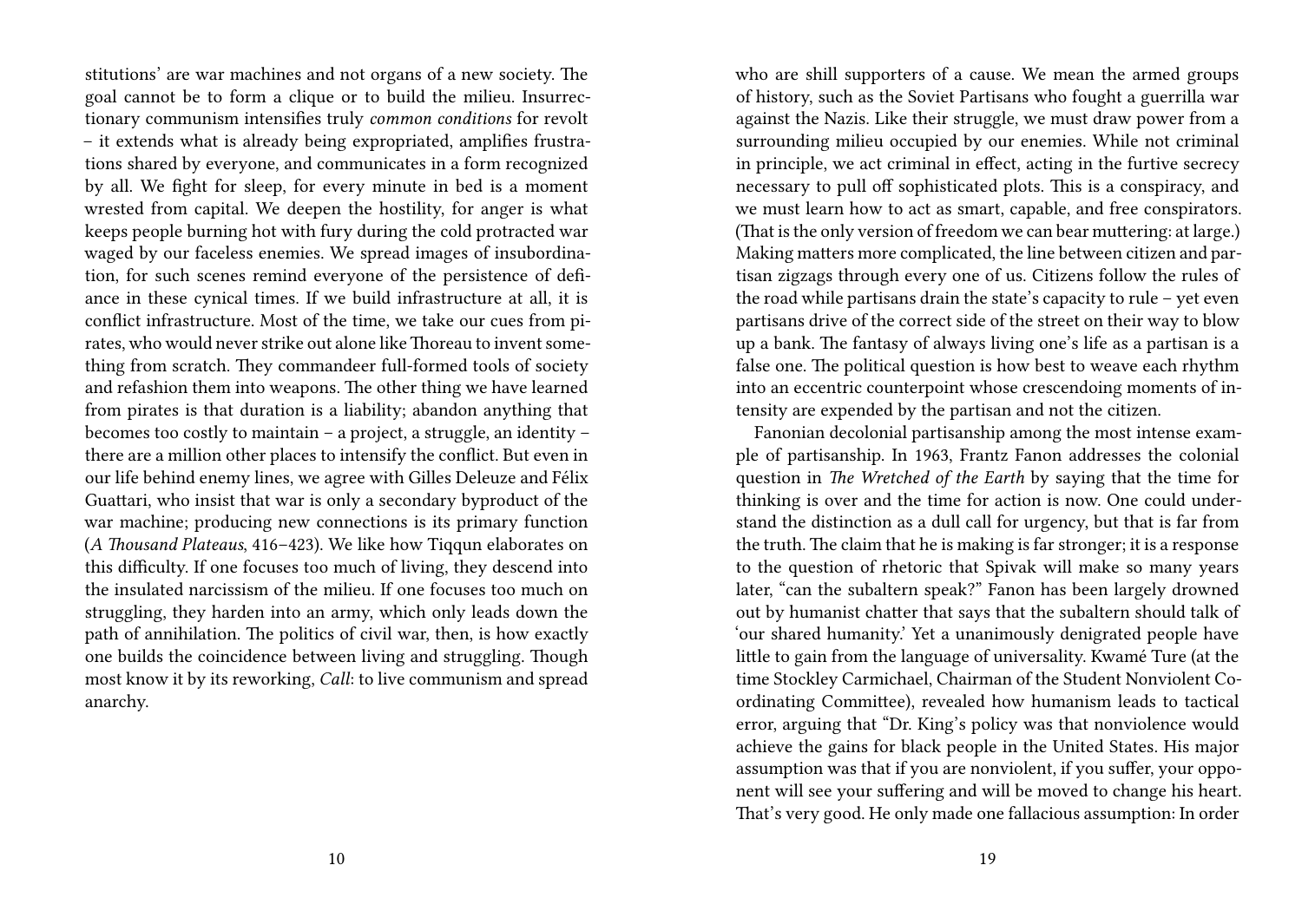always be working to their advantage. Keene is thus the ideal image of 'social' unrest – the forms of contestation are over a state understood as nothing but the shared means for private appropriation. This is why insurrection is directed away from pumpkin patches and toward the organization of power, as it was done in Ferguson. Only then do we catch sight of refusal's true meaning: civil war.

Remember these images of civil war (Ferguson) and social unrest (Keene), for the Spectacle always operates by reversing this relationship. Through the eyes of the Spectacle, the people of Ferguson represent social unrest, yet we see a multitude who refuse to be properly socialized into their present conditions. Through the ears of the Spectacle, the students of Keene represent civil war, yet all we hear about 'civil war' is a temporary suspension of 'good manners,' and 'orderly conduct.' So in the face of corporate news reports, we say we are thankful for our failure to be commensurate with society. We relish any deepening of this incommensurability, with the desire to see it reach the threshold where insurrection exceeds social unrest and becomes civil war.

**Partisanship.** Partisanship can be contrasted with citizenship. Citizens are those who contribute, knowingly or not, to the wellbeing of the (social) state. The do not do this alone, as biopolitical governance is happy to offer loans to homeowners, educational opportunities, job training, and other things to irrigate the channels. Even unruly citizens help iron out the kinks of liberal institutions looking to 'deal with their diversity problems' and often end up leading the corporations charge for 'disruptive innovation' that rakes in profits. Those who participate in 'civil disobedience' are then the best citizens, and are no better than those so-called 'white hat hackers' who preemptively find vulnerabilities before they can become a problem. Civil disobedience draws on the power of good citizens rising above bad laws, implying of course, that citizens will publicly flaunt their own best behavior until they get the good laws that such good people deserve. Partisans, in contrast, are those who covertly fight a civil war. To be clear, we do not mean partisan politicians

### **II. The Politics of Cruelty**

The politics that seduces us is not ethical, it is cruel. Few emotions burn like cruelty. Those motivated by cruelty are neither fair nor impartial. Their actions speak with an intensity that does not desire permission, let alone seek it. While social anarchism sings lullabies of altruism, there are those who play with the hot flames of cruelty. We are drawn to the strength of Frantz Fanon's wretched of the earth, who find their voice only through the force of their actions, the sting of women of color's feminist rage, which establishes its own economy of violence for those who do not have others committing violence on their behalf, the spirit of Italy's lapsed movement of autonomy, which fueled radicals who carved out spaces of freedom by going on the attack (*"Il Diritto all'Odio"* – *The Right to Hatred*), the assaults of Antonin Artaud's dizzying *Theatre of Cruelty*, which defames the false virtues of audience through closeness with the underlying physicality of thought, and the necessity of Gilles Deleuze's ontological cruelty, which returns difference through a change so painful that it breaks through the backdrop of indifference.

Interested in cutting through the noisy clutter of modern society, The Red Army Faction invited their enemies to "attack wildly" and paint them "as utterly black and without a single virtue" (*Urban Guerrilla Concept*). This wonderfully illustrates *Hostis* because our struggle is similarly one of asymmetry. This is also why we do not agree with the Maoist conclusion that the RAF draws; for them, "we must draw a clear line between us and our enemy." We have little patience for such manufactured decisiveness, an axiomatic decisionism of 'the two' that is best left to rot with the petrified corpse of Lenin. Our enemy no longer confronts us a subject, but as a general environment of hostility that seeks to neutralize us (*Introduction to Civil War*, §66). Such diffuse conflict is no doubt disorientating, but it does not prevent a return of certainty. Yet any reorientation at the level of the subject – friend, enemy, innocent, dangerous, or other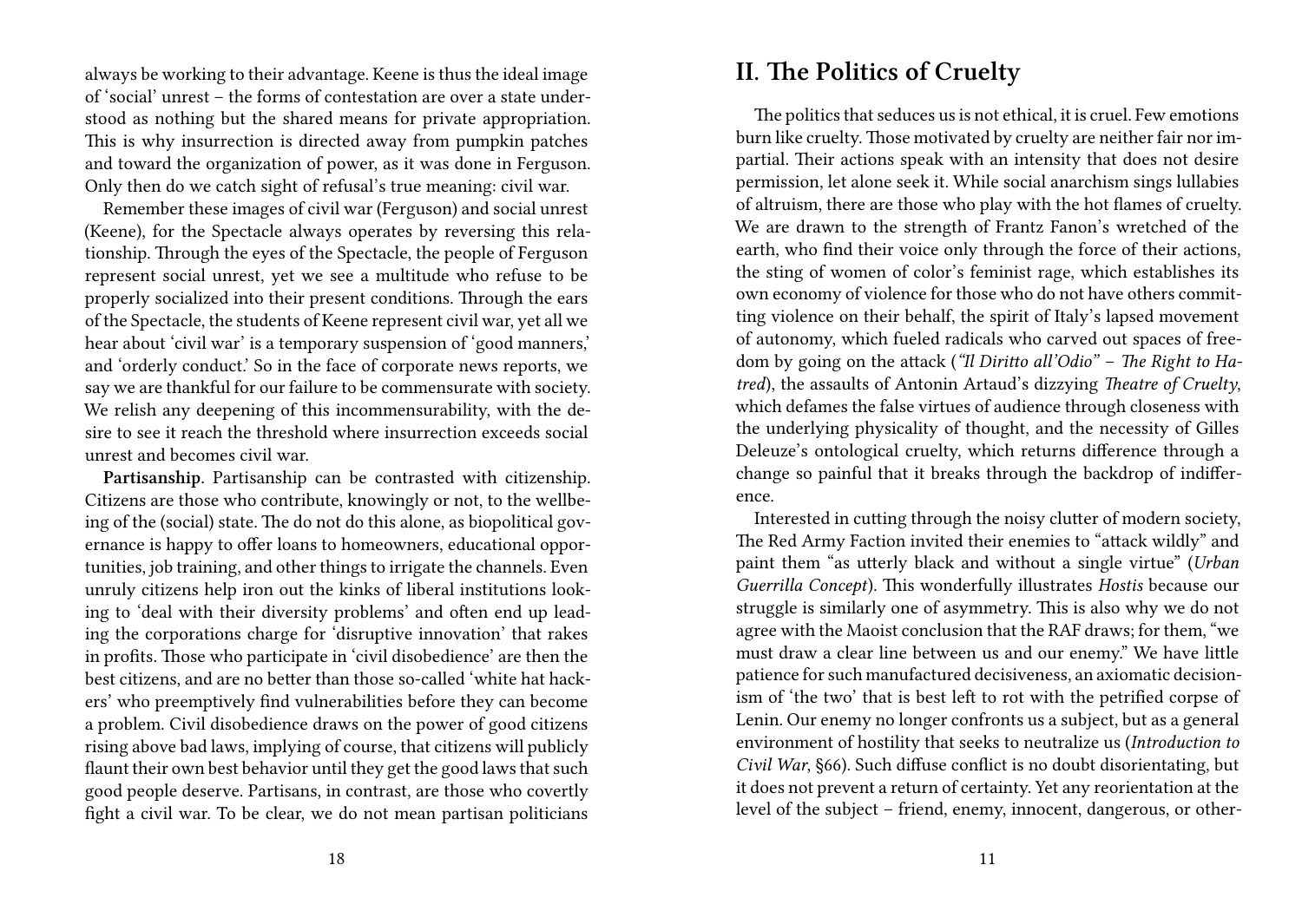wise – will be a false one. More appropriate for us is then the politics of difference, which usually gets coded according to categories of identity. But this requires first peeling back the liberal synthesis that dominates the politics of difference. Only then do we find that each perforation is a point of leverage.<sup>8</sup> The question arises: what cruelties make our differences into a million cutting edges?

**Masochism**. Cruelty materializes out of the world itself. Spiders are never taught how to spin a web or suck an ant dry. It is merely how they live. Meaning is not some human thing that we invented to make sense of the dumb universe, nor is it given from on high from some divine all-knowing authority. Thought bubbles up, escaping through cracks. We breathe it in like gas, sip on it like wine, or let is pass right through us like some hard, undigestible meal – and to our hazard. For thought is what allows us to override our programming, biological and social. There are those sadists who think of themselves as warriors of truth. Their names annoyingly find their way into many conversations, "Christopher Hitchens said that…" "Did you hear what Richard Dawkins did the other day…?". Their sadism shows them to be nothing but narcissists who pleasure themselves by condescending to others. The sadist's economy of cruelty is self-serving, as it works through a zero-sum game that builds up the sadist by tearing down their foes.

Opposite the sadist, there is another important figure in the sadistic's zero-sum economy of cruelty: the martyr. The martyr is someone who sacrifice themselves. So common is the martyr today, that nearly everyone already understands how they live. It is the logic of our enemies, and it is clear who seeks refuge in the logic of sacrifice: fascists and activists. Fascists ritualistically feed on the flesh

retain all of this statement's polemical force and extended it to all identities. In the present society, there cannot really exist any identity category, except in recognizing how it only produces the opposite of the desired, stable, identity it promises; every identity merely tells the story of war – wars past and wars to come – and the asymmetrical power formations that have brought bodies to their present collective moment.

Instead of appealing to the absence of divine authority, as the law does, the force of insurrection comes from a long history of distrusting such authority. It is through cruelty that feminists rightly say that we can tell our stories of becoming politicized through emotions.<sup>11</sup> Politics is nothing but the *anger* we feel at the degradation and exploitation of the global south for the benefit of the select few in the global north, the *shame* we feel passing beggars on the street, and the *love* we feel for those people who have proven to us that what is most necessary. This is our chance for taking the politics of struggle beyond a strategy of one-ups-man-ship over privileged individuals. Shared affects are the basis for an alternative, and they signal our absolute refusal to buy into the game.

If there is any doubt on the different structures of feeling that separate us from the law, look at the incredible discrepancy between the recent protests in Ferguson, Missouri (civil war) and the inanity of the student 'riots' in Keene, New Hampshire (social unrest). In the former case, people of color mobilized against the state and police brutality after the police shot and killed and innocent black youth. In the latter, white college students were educated in the insubordination appropriate to their career-climbing futures, upset by their frustrated entitlement to pumpkins. Unlike the people of Ferguson, the students in Keene were motivated by the mutual confidence of coddled children, protesting a state that they think should

<sup>8</sup> Tiqqun myopically claims that predicates/qualities are only possible points of control. While true, it seems obvious that the opposite is also the case. Others just as short-sighted repeat the claim, such as the Institute for Experimental Freedom who use it as a fundamental precept for *Between Predicates, War*. While we can blame Badiou's influence for Tiqqun's aseptic definition of the Common, IEF's is far less clear.

*ipino Condition*, 2.

<sup>11</sup> Mary Eagleton and Sara Ahmed, "Feminist Futures," in *A Concise Companion to Political Theory*.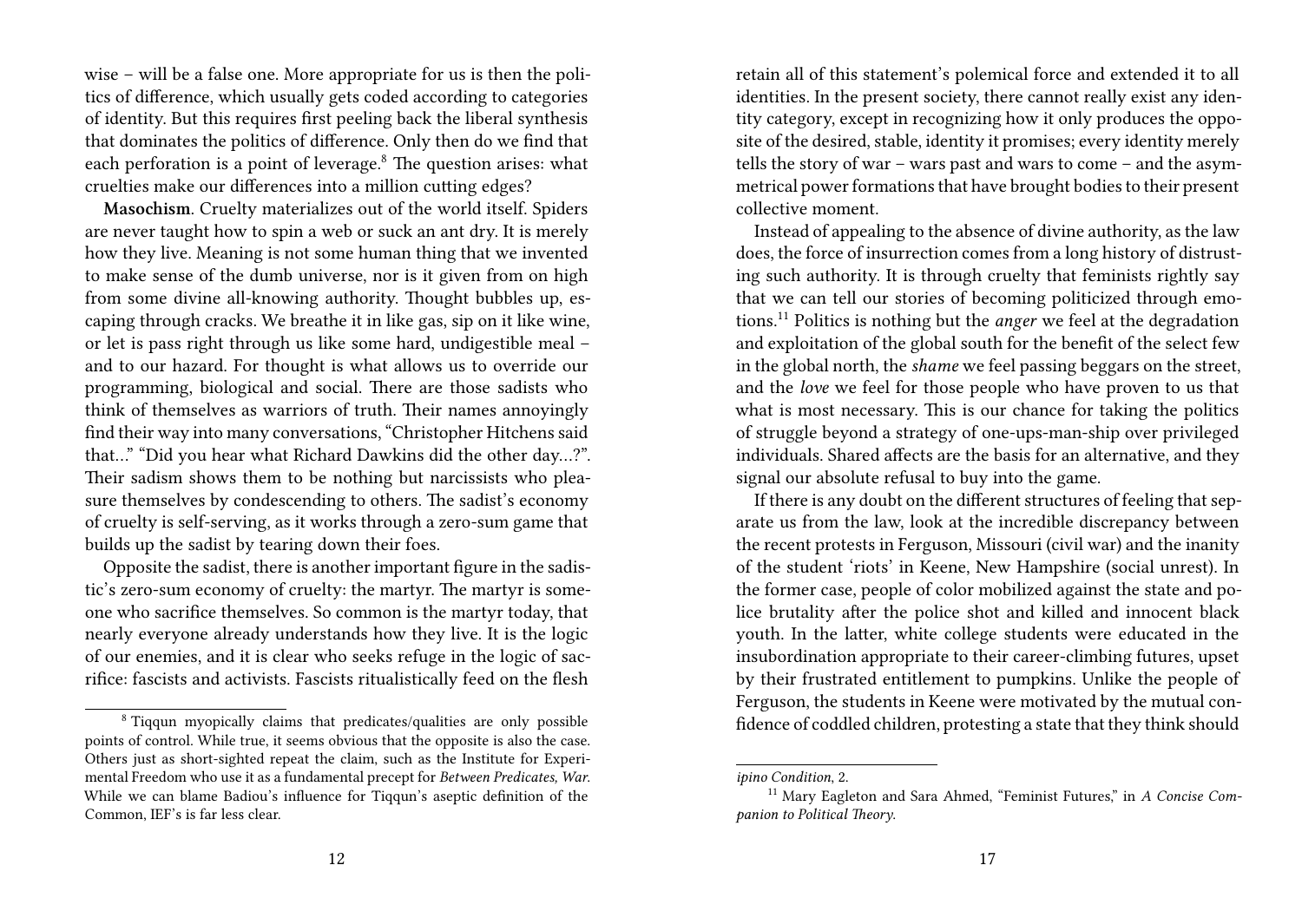Its image of change does not involve activist campaigns, mass movements, or political campaigns. The theater of cruelty is played out as "an insurrection without an immediately recognizable enemy" (Gorelick, "Life in Excess"). Its politics of sensation spreads at the level of our passions – privately simmering in the cold hatred of isolation, erupting on the streets in the hot flash of riots, and fought in all the moments between the everyday and the spectacular.

**Civil War.** We reject the whole idea of 'the law' that Derrida so famously problematizes.<sup>9</sup> He shows how the law is a text like all others – a set of fictions whose authority comes from nowhere in particular and is justified through empty absolutes. Moreover, acts executed in the name of law are arbitrary and random, for the only defense for the violence of their actions is sovereignty. There is nothing that differentiates the law from any other act of force, except that the law claims to hold the exclusive right to commit violence. To cede authority to any law, then, is to cede any potential for *insurrection*.

What insurrection promises is civil war, as in the indefinite suspension of the social. If there are no rules in war, then there are no identities left to affirm in civil war. There is nothing to praise in the unjustness of war, except that it lays bare the starkness of how social categories promise peace but only deliver war. Behind every claim to an identity is a history of suffering, colonialism, violence, and exploitation that renders meaningless the statements of 'proudly' claiming 'our' identity. We should not pride ourselves on the victories of our enemies, but rather pride ourselves in finally coming to terms with the freedom to have been done with any identity whatsoever. This line of thought, taken up by Dylan Rodriguez and his work on Filipino American identity, leads to only one conclusion: "there really cannot exist a Filipino or 'Filipino-American' subject, or collective identity…"<sup>10</sup> The challenge of civil war is to

of broken bodies and drink spilled blood to gain eternal life. Activist ritualistically transubstantiate their creature comforts by gifting them to the cause. Such death and discomfort is slavish. Reeking of the worst theology, the martyr's sacrifice follows from thinking stunted by a restricted economy of representation. In their limited imagination, they imagine lives to be scarce commodities, and that these lives can be exchanged for something in return. Think 'nice guy' sexual entitlement, murderous 'service' to the state. Also think anarchists' vouching for other's great acts, do-archists' sweat equity, privilege theorists' measured valuation of bodies. "Those who deserve the greatest are those who have given the most (of themselves)."

Masochistic thought operates through an economy of terror. Such thought feeds neither the sadist nor the martyr. It does not build up one side while tearing down the other. Thought here is not a weapon to be used against horror, as in reason triumphing evil. The masochistic creates an economy of pleasure whereby thought disputes through disruption, troubling and upsetting all parties involved. "Extreme horror alone keeps reason awake," Blanchot reminds us, arguing that "the logic of sacrifice" is a sham, for it holds onto the hope that "the only awakening is an awakening to horror, in which the moment of truth shines through," but without any real effect (Blanchot, *Une pensée finis*, 70–71).

The cruelty of masochism is the result of a paradoxical interpersonal scene that occurs only when there is enough intimacy to wound but too much distance for understanding. As a formula: intimacy + distance = masochism. Desire is the key to understanding such a queer combination of forces. We think of cruelty as only a tool of the sadist. But here we approach you as masochists, through and through. To understand our position, first cast aside what Freud told you about S&M. His own sadistic voice hides masochism by telling us that it is the subservient half to a whole. What a lie. There is nothing complementary about the writings of Marquis de Sade and Leopold von Sacher-Masoch. The first is a bureaucrat's meticu-

<sup>9</sup> Jacques Derrida, *The Force of Law, the 'Mythical Foundation of Authority.'*

<sup>10</sup> Rodriguez, *Suspended Apocalypse: White Supremacy, Genocide, and the Fil-*